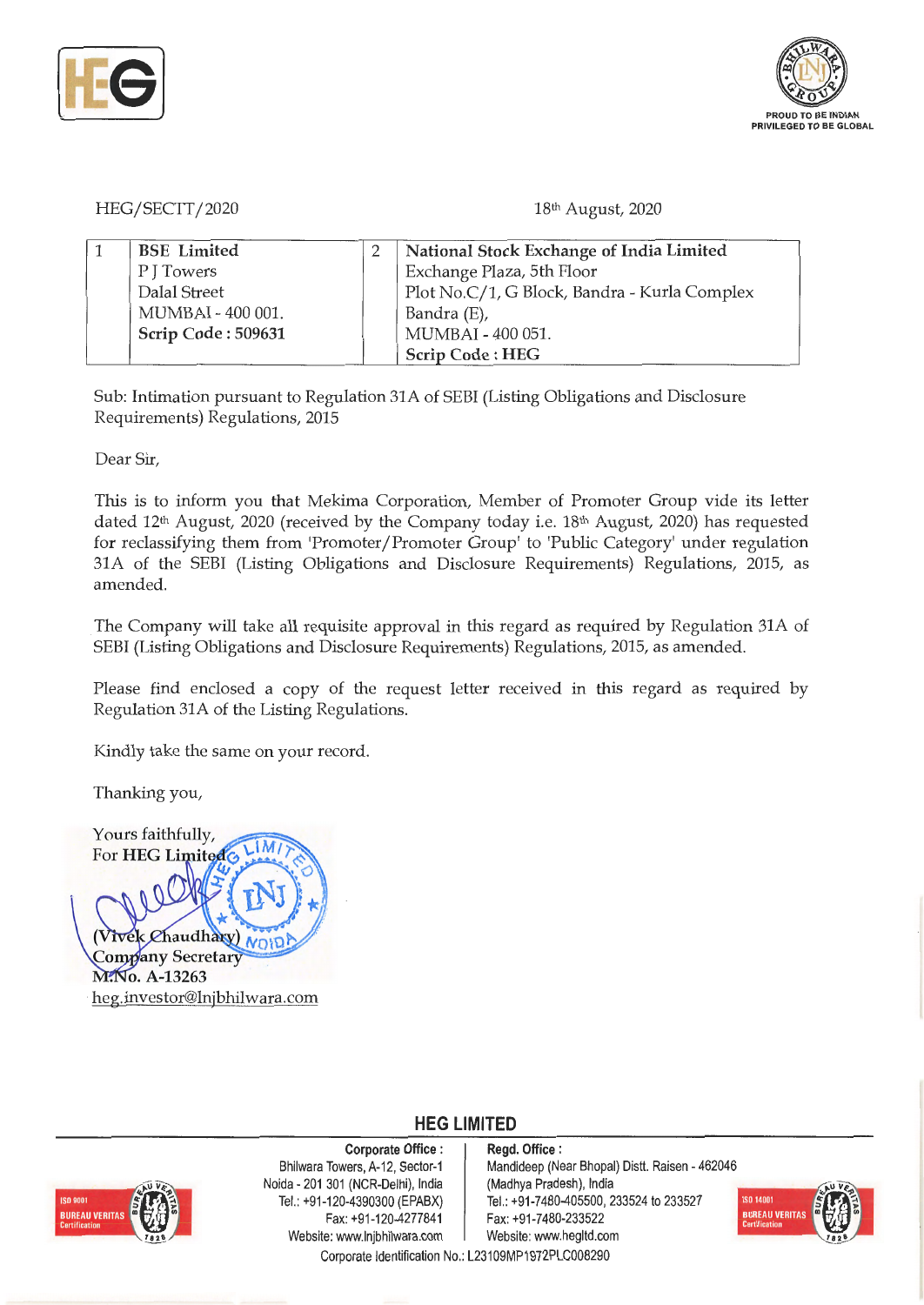Contact Ken Tay Tel Direct+414172311 56

12 August 2020

## VIA EMAIL

The Board of Directors HEG Limited Bhilwara Towers,  $A - 12$ ,  $Sector - 1$ , Noida  $-201301$ Uttar Pradesh India

**LNJ BHILWARA GROUP** Bhilwara Towers : A-12, Sector-1 **Noida-201301 (U.P.) INDIA Ph.: 91-120-4390300, (EPABX) Fax.:91-120-4277841** 

DT. 18/8/2020<br>Time. 12:30<br>C/0 HEG LTD

Dear Sirs,

Mekima Corporation ("Mekima") currently holds 1,732,389 equity shares of HEG Limited (HEG"). Mekima continues to be classified as a promoter of HEG Limited.

As you are aware Mekima is not involved in management of the Company and in particular, is not privy to any unpublished price sensitive information.

Accordingly, we request that a necessary request be made to the Stock Exchange(s), for allowing modification or reclassification of the shareholding of Mekima Corporation in the Company from the category of promoter to that of a public shareholder. We attach herewith:

a) Our request letter to HEG for such declassification.

permission to trade within the trading window as set out by the company.

b) The Undertaking from Outgoing Promoter as is required by the NSE.

We request that necessary steps be expeditiously initiated in this regard. We remain available to provide any additional information or assistance as may be required. We request that this matter be an agenda item in the forthcoming general meeting. In the interim and in keeping with the requirements of HEG Limited - Code of Conduct for Regulating, Monitoring & Reporting Trading by Insiders and Code of Practices and Procedures for Fair Disclosure of Unpublished Price Sensitive Information, we shall seek

In this regard we request an appointment with the compliance at the earliest, in the week starting August 17th, 2020. It is Mekima' s objective to divest 1,455,207 number of shares.

Kind regards<br>For **Mekima Corporation** 

Authorised signatory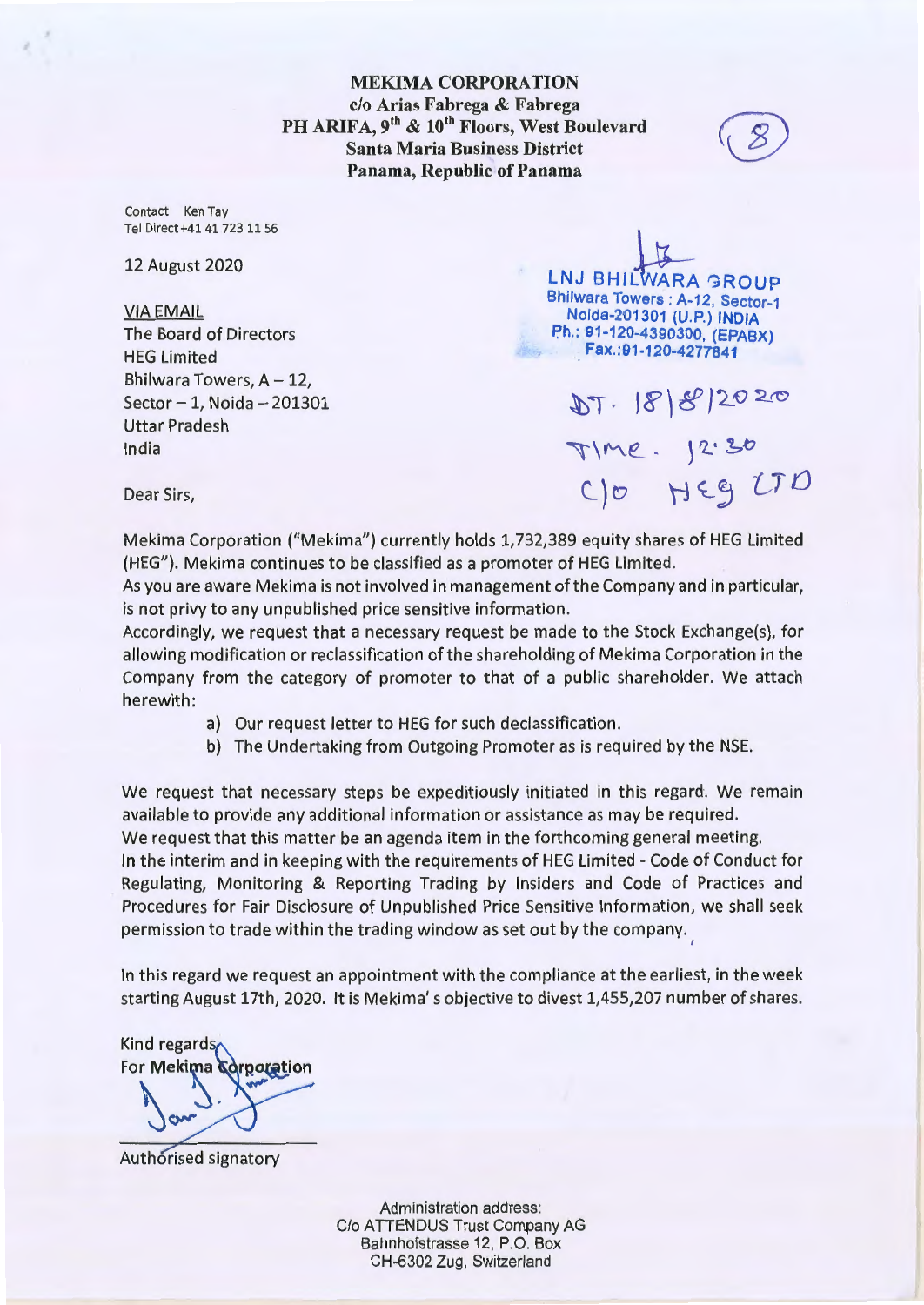Contact Ken Tay Tel Direct+41 4172311 56

12 August 2020

VIA EMAIL The Board of Directors HEG Limited Bhilwara Towers  $A - 12$ , Sector  $-1$ Noida - 201301 Uttar Pradesh India

**LNJ BHILWARA GROUP** Bhilwara Towers : A-12, Sector-1 **Noida-201301 (U.P.) INDIA P,h.: 91-120-4390300, (EPABX) Fax.:91-120-4277841** 

07.1818/2020 Mme: 1230<br>C10 HEG CID

Dear Sirs,

**Subject: Re-classification of the shareholding of Mekima Corporation in HEG Limited from the category of Promotors to that of Public Shareholders.** 

**Reference: Regulation 31A of SEBI (Listing Obligations and Disclosure Requirement's) Regulations, 2015** 

Mekima Corporation is a registered shareholder of your company and holds 1,732,389 equity shares of the shareholding ofthe company. These shares are currently being treated as part of the Promoter and Promoter Group of shares.

We request that the shareholding of Mekima Corporation be re-classified from the category of Promoter of HEG Limited (the "Company") to that of public shareholder. We request, that all steps as are required in law be taken towards such re-classification.

We would like to bring to your notice the following facts and reasons why Mekima Corporation should be re-classified from the category of promoter of HEG Limited:

- (i) Mekima Corporation holds less than 5% of the shares of HEG Limited.
- (ii) Mekima Corporation or its promoters have not ever been associated as a managerial person or director of HEG Limited.
- (iii) Mekima Corporation and its promoters have no involvement in the operations of the company nor connected with the company.
- (iv) Mekima Corporation and its promoters do not exercise any direct or indirect control, over the affairs of the company.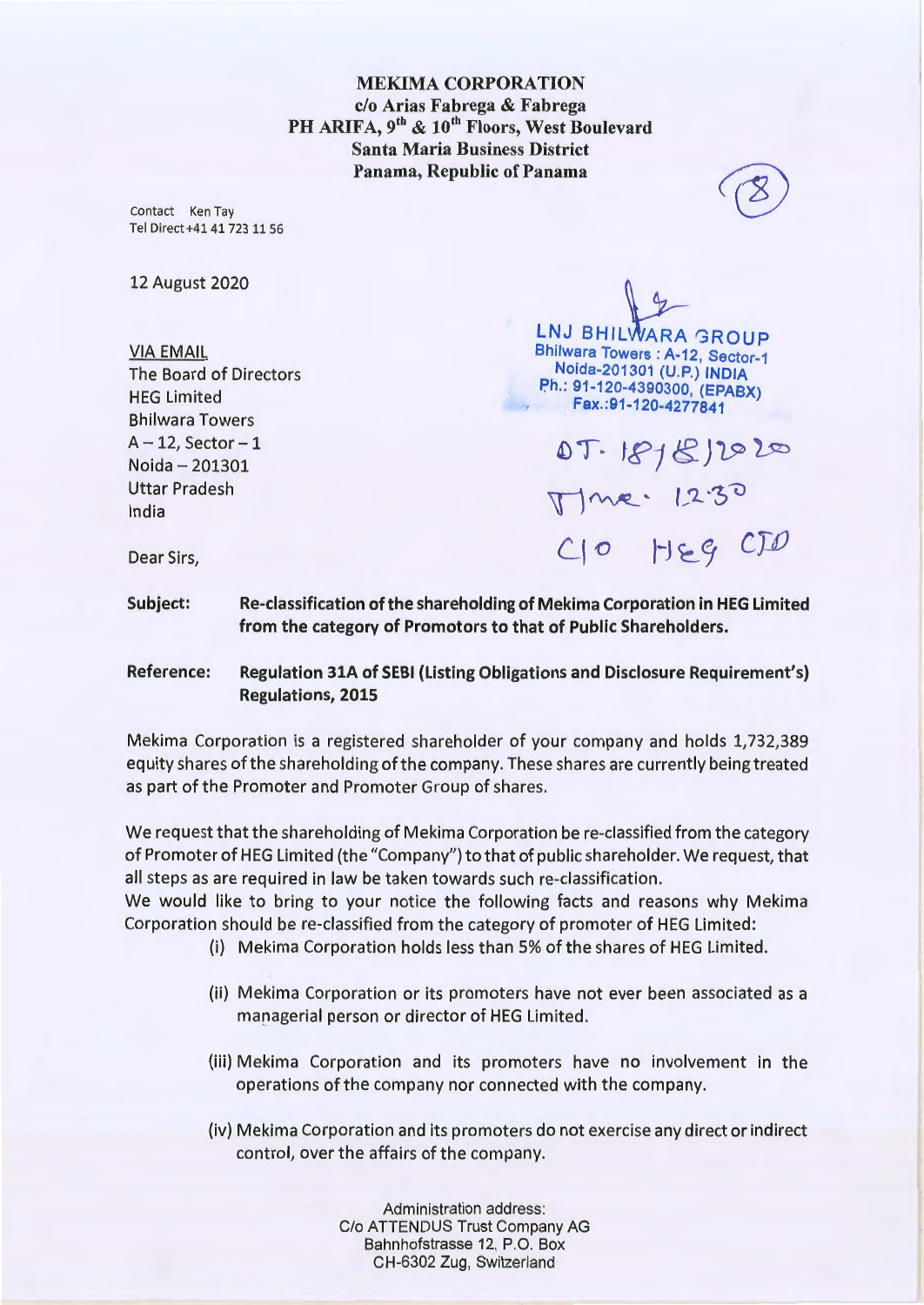- (v) Mekima Corporation and its promoters do not enjoy any special rights through formal or informal arrangements with the Company or promoters or any person in the promoter group.
- (vi) Mekima Corporation and its promoters are never privy to price sensitive information about HEG.
- (vii) Mekima Corporation and its promoters run business independent and distinct from HEG Limited.

In light of the above we request that necessary request be made to the stock exchanges, for allowing modification or reclassification of the shareholding of Mekima Corporation in the Company from the category of promoter to that of a public shareholder.

We attach herewith the Undertaking from Outgoing Promoter as is required by the NSE.

We once again request that necessary steps be expeditiously taken in this regard. We remain available to provide any additional information or assistance as may be required.

Yours faithfully,

For **Mekima Corporation** 

 $a_{m}$ 

Authorised signatory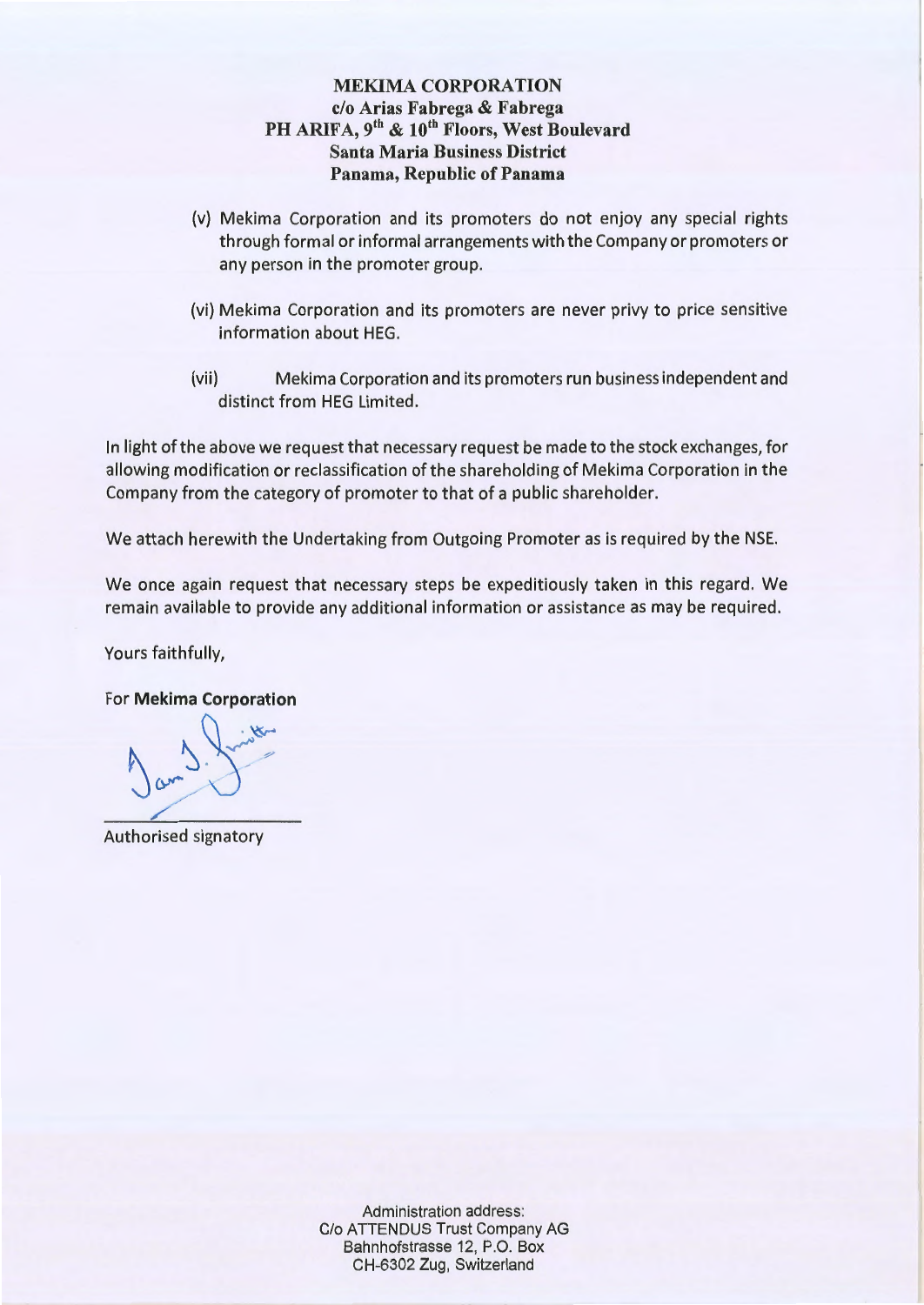Contact Ken Tay Tel Direct+41417231156

12 August 2020

VIA EMAIL The Head National Stock Exchange of India Limited India

Dear Sirs,

**Sub: Application w.r.t Reclassification under Regulation 31A(3) of SEBI (Listing Obligations and Disclosure Requirements) Regulations, 2015.** 

In connection with application for reclassification, we hereby confirm and certify that:

- 1. We (Mekima Corporation) together:
	- a) do not hold more than ten percent of the total voting rights in the company
	- b) do not exercise control over the affairs of the company, directly or indirectly
	- c) do not have any special rights with respect to the company through formal or informal arrangements including through any shareholder agreements
	- d) are not being represented on the board of directors (including not having a nominee director) of the Company
	- e) do not act as a key managerial person of the Company
	- f) are not 'wilful defaulter(s)' as per the Reserve Bank of India Guidelines
	- g) are not fugitive economic offender
- 2. There is no pending regulatory action against us.
- 3. We shall continue to comply with the conditions mentioned at sub-clauses (i), (ii) and (iii) of clause (b) of Regulation 31A(3) of SEBI (Listing Obligation and Disclosure Requirements), Regulations, 2015 at all times from the date of re-classification, failing which, we shall be reclassified as promoter/person belonging to the promoter group of the company.